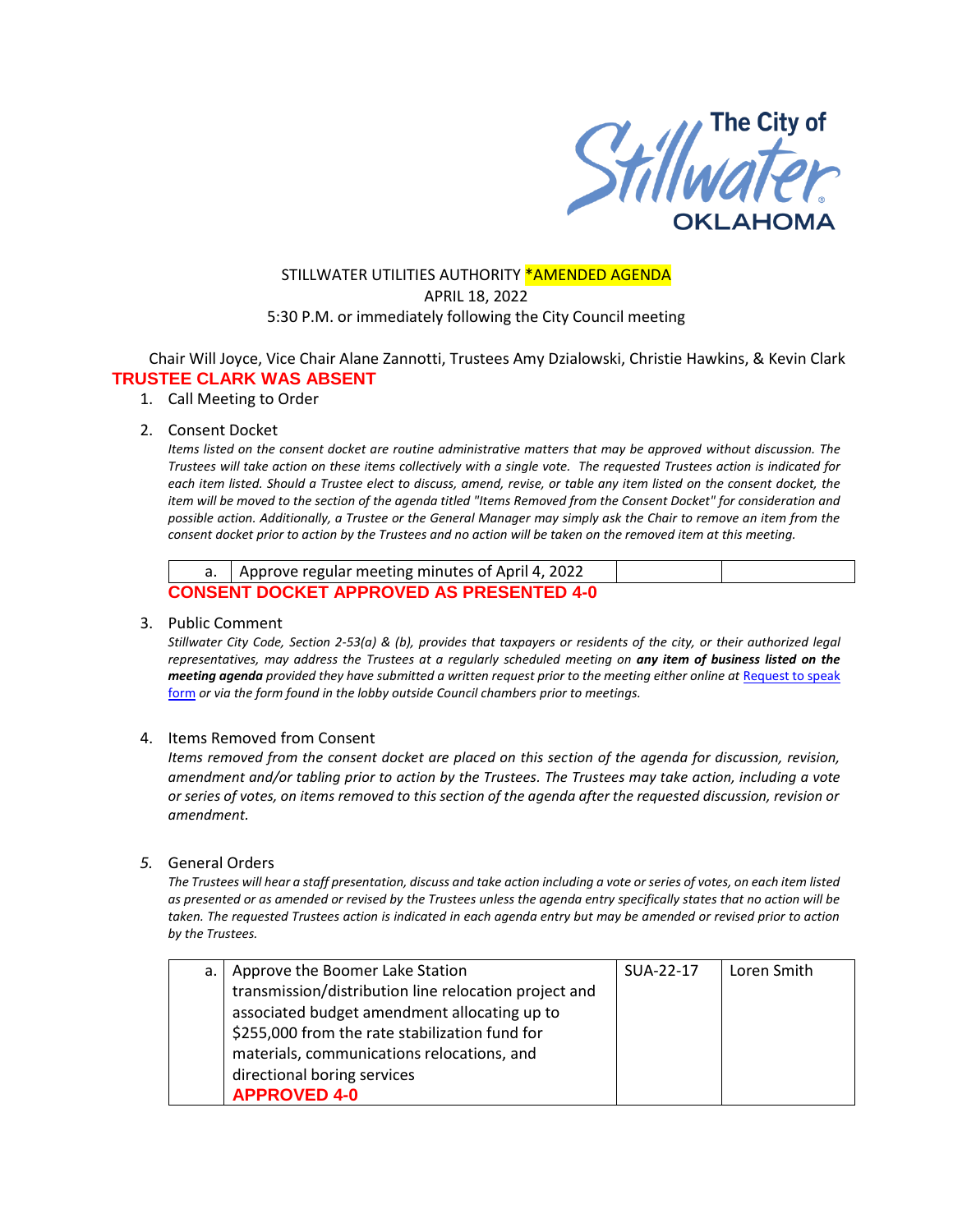| b.<br>c. | Approve budget amendments increasing the FY22<br>expenditure limit for purchase power from GRDA to a<br>not to exceed amount of \$32,674,176 and increasing<br>electric sales revenue to \$49,350,000<br><b>APPROVED 4-0</b><br>Approve budget amendments increasing the FY22<br>expenditure limit for natural gas transport and supply<br>from Enable to a not to exceed amount of \$4,825,000                                                                                                                                                                                                                           | SUA-22-19<br>SUA-22-18 | Loren Smith<br>Loren Smith |
|----------|---------------------------------------------------------------------------------------------------------------------------------------------------------------------------------------------------------------------------------------------------------------------------------------------------------------------------------------------------------------------------------------------------------------------------------------------------------------------------------------------------------------------------------------------------------------------------------------------------------------------------|------------------------|----------------------------|
|          | <b>NO ACTION TAKEN ON THIS ITEM</b>                                                                                                                                                                                                                                                                                                                                                                                                                                                                                                                                                                                       |                        |                            |
| d.       | *Approve budget amendments totaling \$1.4 million<br>to move a wastewater capital project from an<br>undesignated funding source to a fund designated for<br>wastewater expenditures and reduce budgeted<br>operating expenditures totaling \$579,635 and<br>transfers-out totaling \$899,865:<br><b>SUA Operating Fund</b><br>Reduce expenditure appropriations by<br>\$579,635<br>Reduce the transfer-out to the General Fund<br>by \$899,865<br>Reduce capital expenditure appropriations by<br>\$1,417,274<br>Wastewater Fund<br>Increase capital expenditure appropriations<br>by \$1,417,274<br><b>APPROVED 4-0</b> | SUA-22-21              | <b>Melissa Reames</b>      |
| e.       | Approve budget amendment returning remaining                                                                                                                                                                                                                                                                                                                                                                                                                                                                                                                                                                              | <b>SUA-22-22</b>       | <b>Melissa Reames</b>      |
|          | project balance to the respective fund balance:<br><b>Electric Rate Stabilization Fund</b><br>Reduce expenditure appropriations by \$94,364<br><b>APPROVED 4-0</b>                                                                                                                                                                                                                                                                                                                                                                                                                                                        |                        |                            |
| f.       | Approve legal services agreement to retain Don Kiser                                                                                                                                                                                                                                                                                                                                                                                                                                                                                                                                                                      |                        | Kimberly                   |
|          | to provide legal services as Bond Counsel in                                                                                                                                                                                                                                                                                                                                                                                                                                                                                                                                                                              |                        | Carnley                    |
|          | connection to the issuance of general obligation                                                                                                                                                                                                                                                                                                                                                                                                                                                                                                                                                                          |                        |                            |
|          | bonds by the City of Stillwater<br><b>NO ACTION TAKEN ON THIS ITEM</b>                                                                                                                                                                                                                                                                                                                                                                                                                                                                                                                                                    |                        |                            |
|          |                                                                                                                                                                                                                                                                                                                                                                                                                                                                                                                                                                                                                           |                        |                            |

### 6. Resolutions

*The Trustees will hear a staff presentation, discuss, and take action including a vote or series of votes on each resolution listed as presented or as amended or revised by the Trustees.* 

| RESOLUTION NO. SUA-2022-4: A RESOLUTION AMENDING THE | SUA-22-23   | Chris Knight  |
|------------------------------------------------------|-------------|---------------|
| CITY OF STILLWATER COMMERCIAL CARDBOARD COLLECTION   |             |               |
| RATE STRUCTURE AND TERMS AND CONDITIONS OF           |             |               |
| <b>COLLECTION</b>                                    |             |               |
| <b>ADOPTED 4-0</b>                                   |             |               |
| RESOLUTION NO. SUA-2022-5: A RESOLUTION              | $SUA-22-20$ | John McClenny |
| REESTABLISHING THE ANNUAL RATE INCREASE TO THE       |             |               |